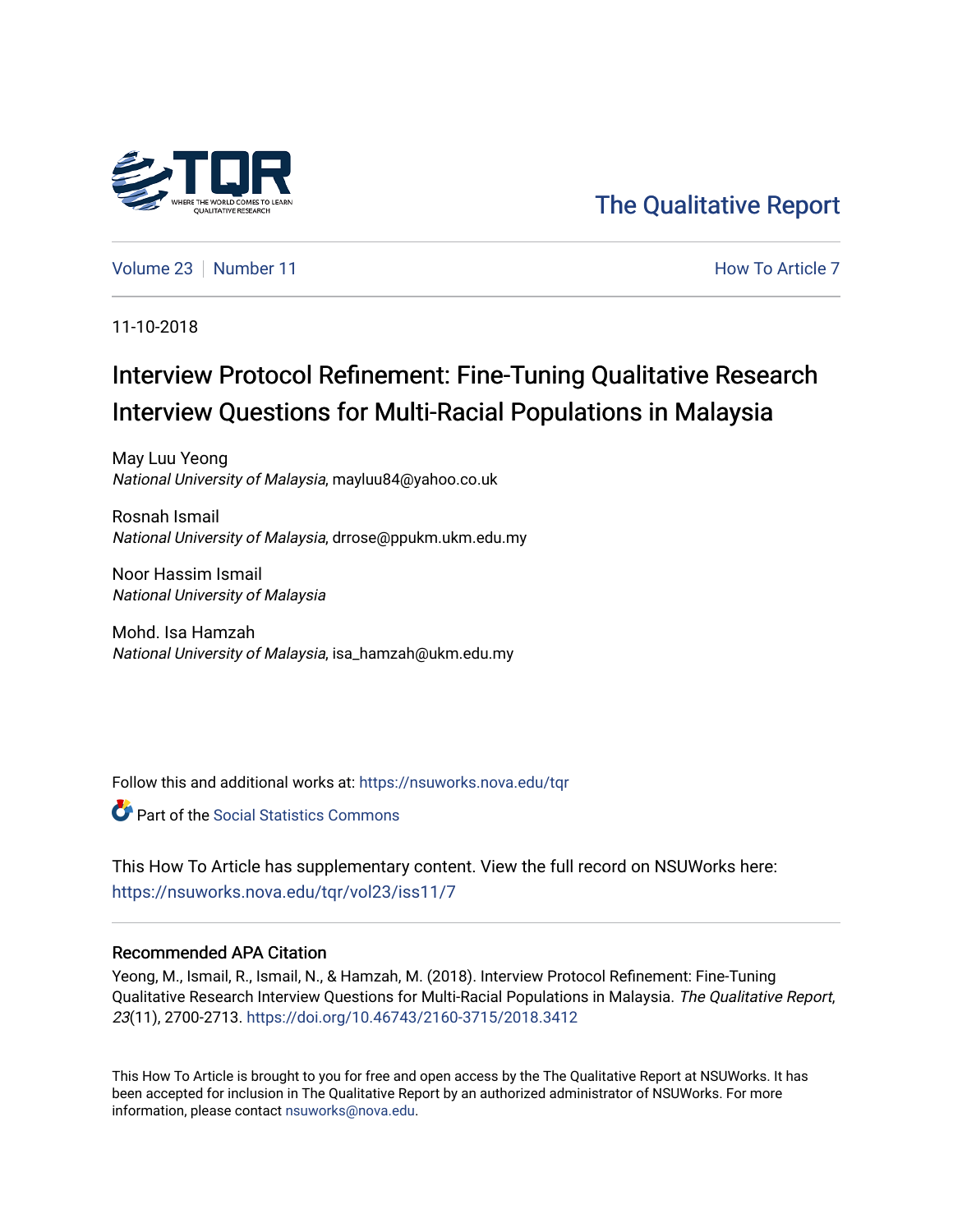# **Qualitative Research Graduate Certificate** Indulge in Culture Exclusively Online . 18 Credits



**LEARN MORE** 



## Interview Protocol Refinement: Fine-Tuning Qualitative Research Interview Questions for Multi-Racial Populations in Malaysia

## Abstract

A reliable interview protocol is the key to obtain good quality interview data. However, developing a valid interview protocol is not a simple task, especially for beginner-level researchers. Extensive understanding of the research topic is no guarantee to quality interview findings because many other factors may affect the interview process. In our study among injured workers in Malaysia, researchers face additional challenge of interviewing multi-ethnic and multi-cultural study population. Most of them are also from lower socioeconomic status and education level. The objective of this study is to refine the preconstructed interview protocol to address these challenges for valid data collection. The protocol must be easily understood and cover all research objectives to gain insights of the worker's return to work experience. This article demonstrated the use of the 4-step Interview Protocol Refinement (IPR) Framework on the interview questionnaire. The steps were (1) ensuring alignment between interview questions and research questions, (2) constructing an inquiry-based conversation, (3) receiving feedback on interview protocols and (4) pilot testing of the interview questions. The IPR framework is an effective tool for improving the interview protocol reliability and validity. The refinement processes corrected some shortcoming in the pre-refined questionnaires and the pilot testing ensured that the refined questions were understood by the respondent and able to obtain the intended answers based on the research objectives. Research quality can be further enhanced by applying additional strategies during the stages of research tools validation and data analysis.

## Keywords

Interview Protocol, Interview Question, Multi-racial Refinement, Protocol Validation

## Creative Commons License



This work is licensed under a [Creative Commons Attribution-Noncommercial-Share Alike 4.0 International](https://creativecommons.org/licenses/by-nc-sa/4.0/)  [License](https://creativecommons.org/licenses/by-nc-sa/4.0/).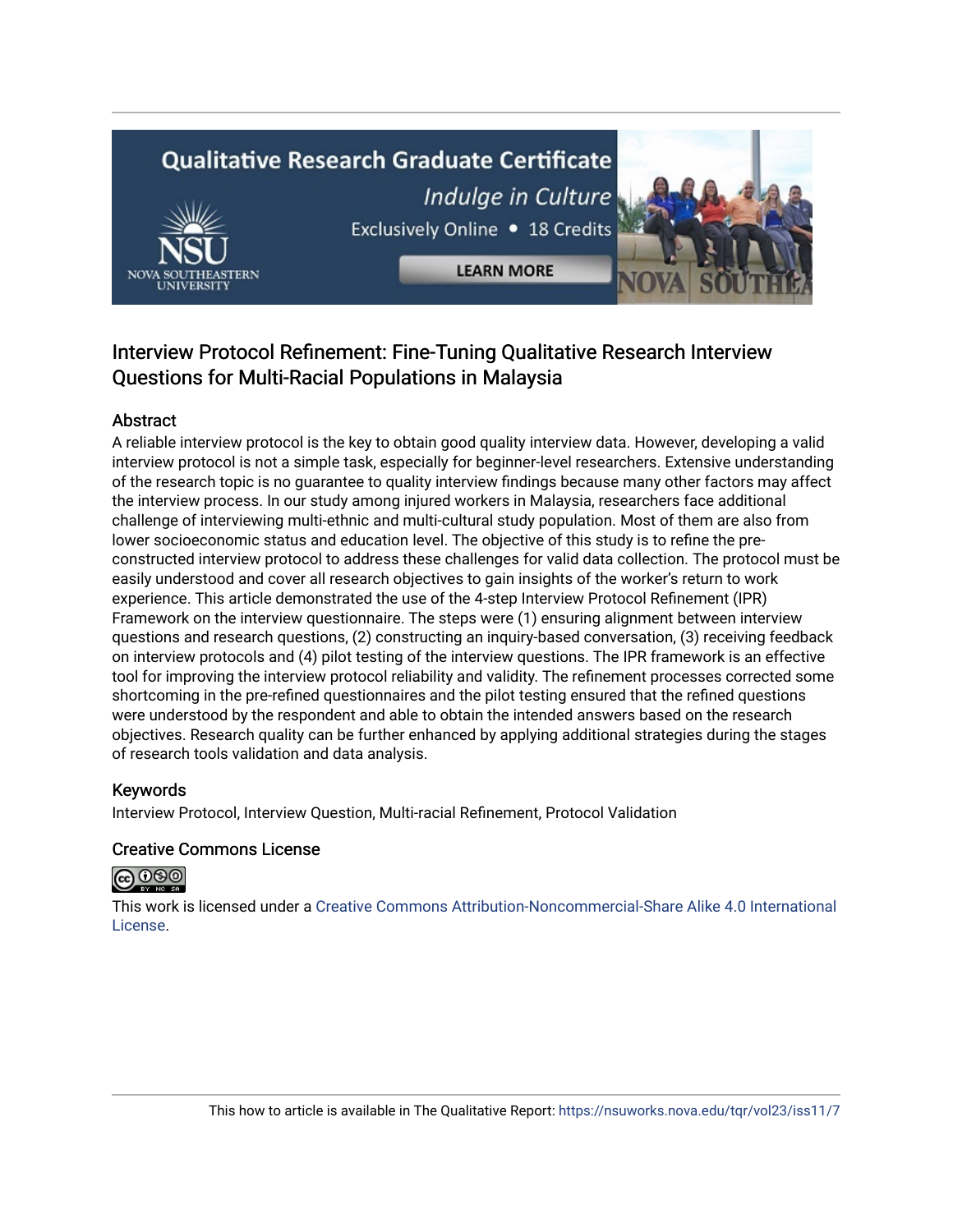

## **Interview Protocol Refinement: Fine-Tuning Qualitative Research Interview Questions for Multi-Racial Populations in Malaysia**

May Luu Yeong, Rosnah Ismail, Noor Hassim Ismail, and Mohd Isa Hamzah National University of Malaysia, Selangor, Malaysia

*A reliable interview protocol is the key to obtain good quality interview data. However, developing a valid interview protocol is not a simple task, especially for beginner-level researchers. Extensive understanding of the research topic is no guarantee to quality interview findings because many other factors may affect the interview process. In our study among injured workers in Malaysia, researchers face additional challenge of interviewing multi-ethnic and multicultural study population. Most of them are also from lower socioeconomic status and education level. The objective of this study is to refine the preconstructed interview protocol to address these challenges for valid data collection. The protocol must be easily understood and cover all research objectives to gain insights of the worker's return to work experience. This article demonstrated the use of the 4-step Interview Protocol Refinement (IPR) Framework on the interview questionnaire. The steps were (1) ensuring alignment between interview questions and research questions, (2) constructing an inquiry-based conversation, (3) receiving feedback on interview protocols and (4) pilot testing of the interview questions. The IPR framework is an effective tool for improving the interview protocol reliability and validity. The refinement processes corrected some shortcoming in the prerefined questionnaires and the pilot testing ensured that the refined questions were understood by the respondent and able to obtain the intended answers based on the research objectives. Research quality can be further enhanced by applying additional strategies during the stages of research tools validation and data analysis. Keywords: Interview Protocol, Interview Question, Multiracial Refinement, Protocol Validation*

A reliable Interview Protocol is crucial to obtain good qualitative data. It facilitates the interview process involving various groups of people in a systematic, consistent and comprehensive manner, through prior delimitation of the issues to be explored (Gugiu & Rodriguez-Campos, 2007; Patton, 2015) In addition, an interview protocol increases the effectiveness of an interview process by ensuring comprehensive information is obtained within the allocated time. Rich qualitative data helps the researchers to gain better understanding of the respondents' experience and identify crucial elements relevant to the subject matter.

Literature reviews on interview protocol development showed that many researchers emphasized routine components such as interview ethics, interviewing skills, questions construction and interview settings. Some authors suggested that the contents of interview questions should be designed based on the researcher's understanding of the subject matter (Jacob & Furgerson, 2012; Kim, 2010; Turner III, 2010). On the other hand, some authors argued that extensive understanding on the research topics alone is not adequate to guarantee the development of reliable interview questions. The experience level of the researchers exerted bigger influence on the tool reliability and the data collection quality (Turner III,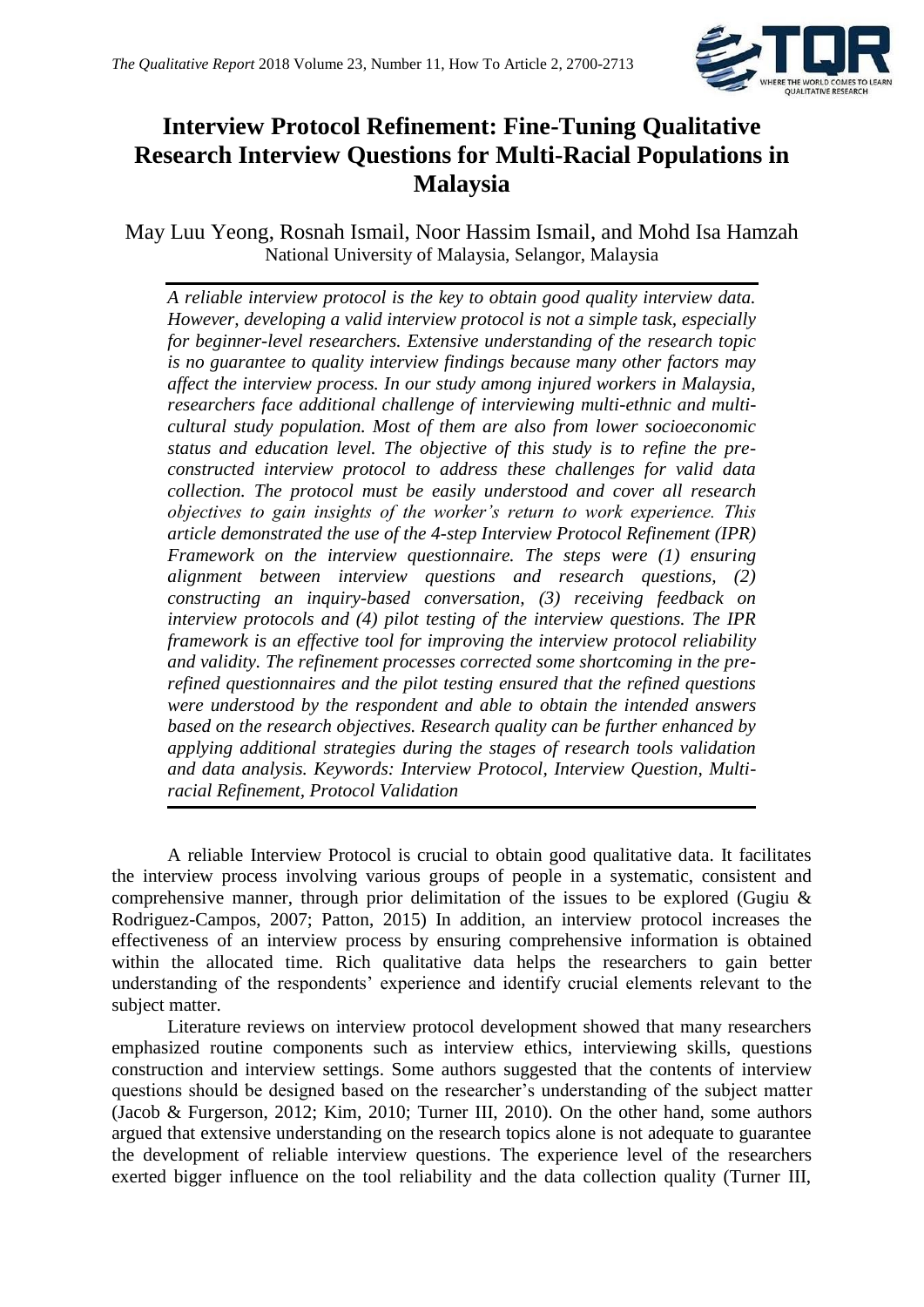2010). These suggestions are not very helpful for beginner-level qualitative researchers in their interview protocol development. Beginner level researchers are more likely to deviate from research objectives due lack of experience and control during the interview process. There is higher risk of deviation when the researchers are faced with outspoken respondents who dominate the conversation. As a result, the consistency and neutrality of the interview are affected.

The instruments used for the interview process should pass the reliability and validity tests before being considered as a reliable tool. In qualitative studies, the most important measurement of reliability and validity is the quality of the research findings (Golafshani, 2003; Lincoln & Guba, 1999; Stenbacka, 2001). In addition, Lincoln and Guba (1999) further explained that credibility, transferability or applicability, dependability or consistency and conformability or neutrality of the research are essential criteria in determining the quality of the study. To ensure high quality results, some strategies should be employed during the study design stage, while other strategies are further applied during data collection and data interpretation (Krefting, 1991). The quality of the interview data can be improved by using refinement steps at interview protocol development stage and applying evidence-based strategies to improve the trustworthiness of the interview findings, e.g., using triangulation and members checking (Clark & Creswell, 2014).

In the Malaysian context, researchers face additional challenges in developing a reliable and valid interview protocol due to the multi-racial social fabric. Various languages are in use by the study population. Researchers need to ensure that the focus of the interview is consistent when conducted in different languages. At the same time, the interview questions need to be comprehensive enough to suit the different cultural backgrounds, needs and sensitivities. Conducting interviews in non-mother tongue languages also poses additional challenges in communication and rapport building. For example, the study population in our research consisted of the injured workers from the lower income group. Their relatively low literacy level and limited language command may affect the quality and depth of the interview data obtained.

Facing these challenges, the authors were in opinion that interview protocol refinement steps were essential for us to obtain quality data and overcome language barriers that might be faced during the actual interview. Our hypothesis is that the Interview Protocol Refinement (IPR) Framework (Castillo-Montoya, 2016) is a useful tool for multiracial interview protocol refinement. The IPR framework provides a systematic approach in finetuning the interview questions. The IPR framework stipulates the following four steps of: (1) ensuring interview questions align with research questions. (2) constructing an inquiry-based conversation. (3) receiving feedback on interview protocols and (4) piloting interview protocol (Castillo-Montoya, 2016). The IPR framework has rigorous steps to adhere to during the interview protocol refinement, in order for the constructed questions to be congruent with the study objectives (Jones, Torres, & Arminio, 2013). It is also unique because pilot testing has been included as the final refinement step; thus, became mandatory for researchers to gauge and check the effectiveness of the refined protocol before actual fieldwork.

The authors propose that the IPR steps do not have to strictly conform to the sequence laid out in the IPR framework. Each step can be repeatedly reviewed and refined, with addition of new input from the subsequent phases (Figure 1). The interview questions can be re-modified with input from pilot test findings. The corrected interview questions are then subjected to second round of pilot testing. According to the IPR framework, the pilot testing is the final step in the process. The authors have integrated the feedback obtained from initial IPR, to further refine the interview protocol. This refine-pilot test-retest steps were essential to fine-tune the interview protocol, in order to suit our multiracial, multicultural study population (Maxwell, 2012). This process also helped the researchers to comprehensively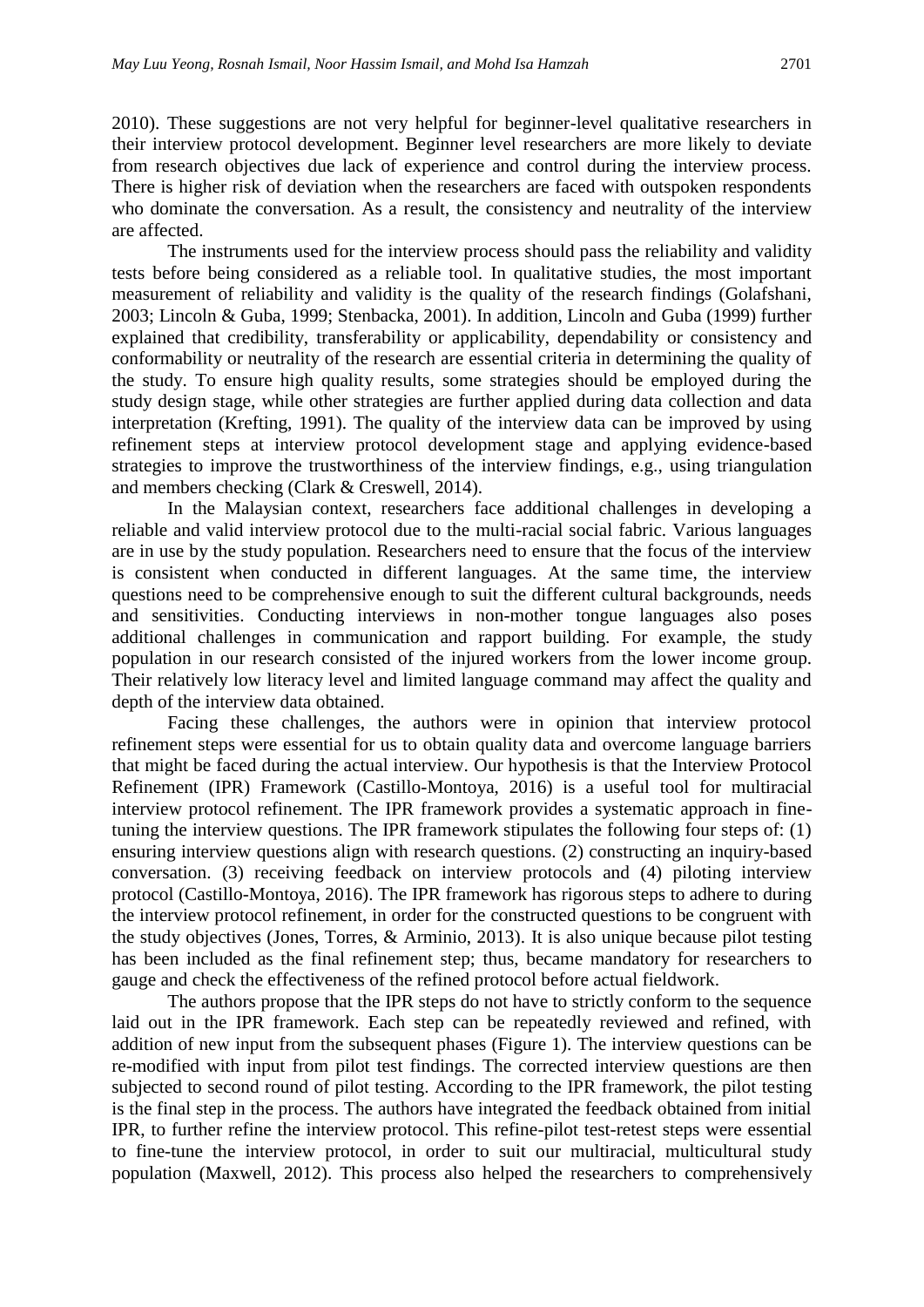cover all research objectives and empower the researchers to carry out goal-directed interviews with with confidence.



*Figure 1*. *Processes of Fine-Tuning Interview Protocol.*

The main objective of this paper is to refine the pre-constructed interview protocol using IPR framework for valid data collection. This IPR process was applied on a pre-designed set of interview questions for our main research on "Contributing Factors for Successful Outcome among Injured Workers under Social Security Organization (SOCSO) Malaysia Return to Work (RTW) Program." This study has obtained the approval from the National Medical Research Register and Research Ethical Committee of National University of Malaysia.

### **Background of Interview Protocol**

The RTW program provides assistance for insured workers suffering from employment injury or permanent disability in Malaysia. The majority of these workers are from the lower socio-economic group, which constitutes the study population. Their relatively low literacy level and poor command of English were considered during the interview protocol development. The authors developed the protocol in both English and Malay language to suit the study population.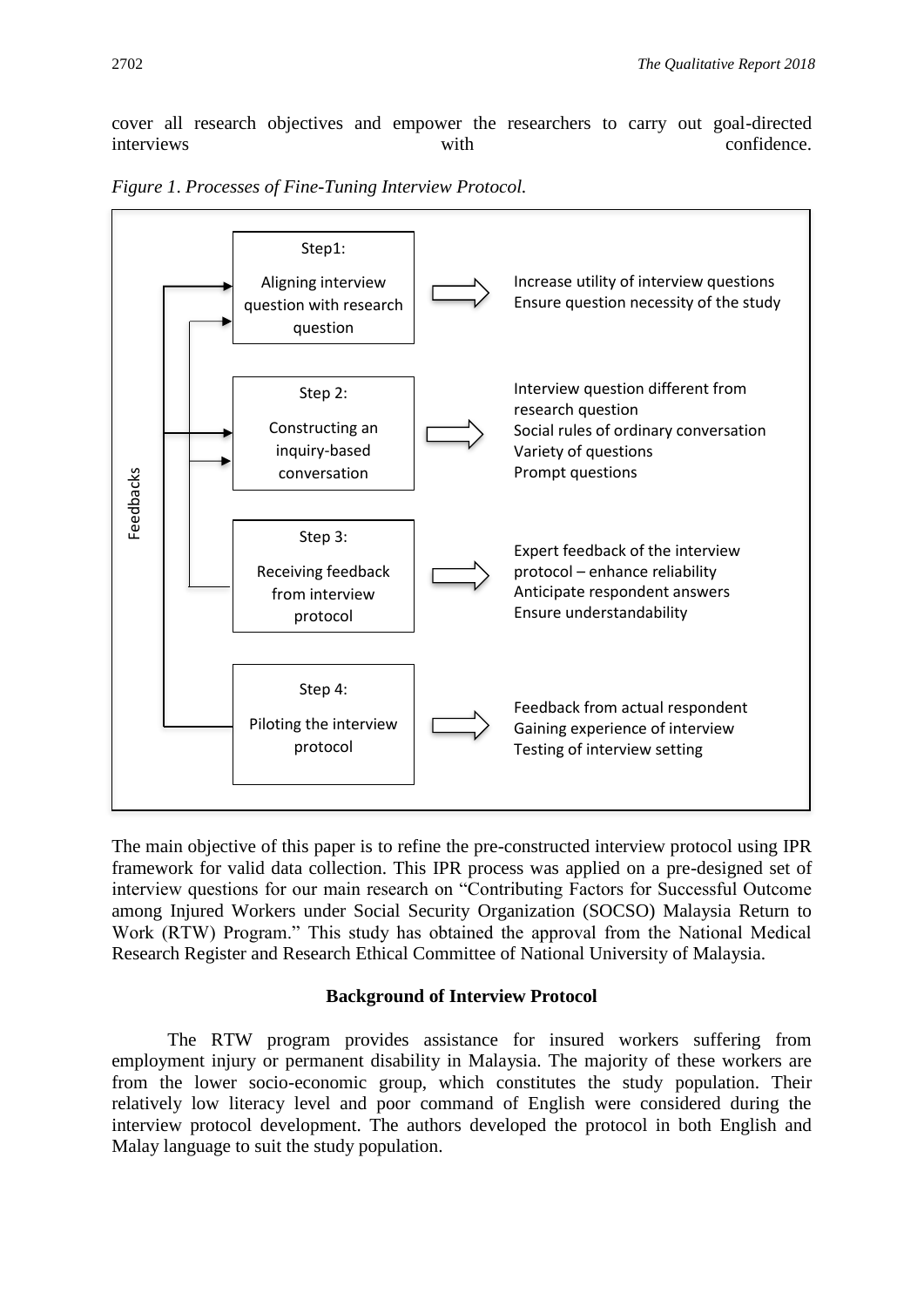



From "*Prevention of Work Disability due to Musculoskeletal Disorders: the Challenge of Implementing Evidence*" (Loisel et al., 2005). Copyright 2005 by Springer Science + Business Media, Inc.

The Loisel's Case Management model (2005) was adopted in designing the interview protocol. The model systematically explored the roles contributed by all the parties involved in the rehabilitation process and has been recognized as the most up-to-date RTW model (Knauf & Schultz, 2016). The model identified the workers, workplace, healthcare and insurance system as the four main stakeholders in RTW intervention (Figure 2). Most importantly, this model mimics the RTW program in Malaysia that involved similar stakeholders. A semi-structured interview protocol was developed for our study to explore the following research questions:

- 1) What are the positive and negative factors for RTW outcomes from each stakeholder?
- 2) How does the societal, cultural and political contexts in Malaysia influence the factors of RTW outcome in (1)?
- 3) What is the workers' perception towards SOCSO's RTW Program?
- 4) Does the Loisel's Case Management model fit the Malaysian RTW context?

The interview protocol was designed to explore the RTW experiences of the respondents and how these relate with the respondents' personal background and disabilities. Semi-structured interview allows the researcher to probe the roles of each stakeholder in multiple dimensions, based on the Loisel's Case Management model. In addition, the interview was designed to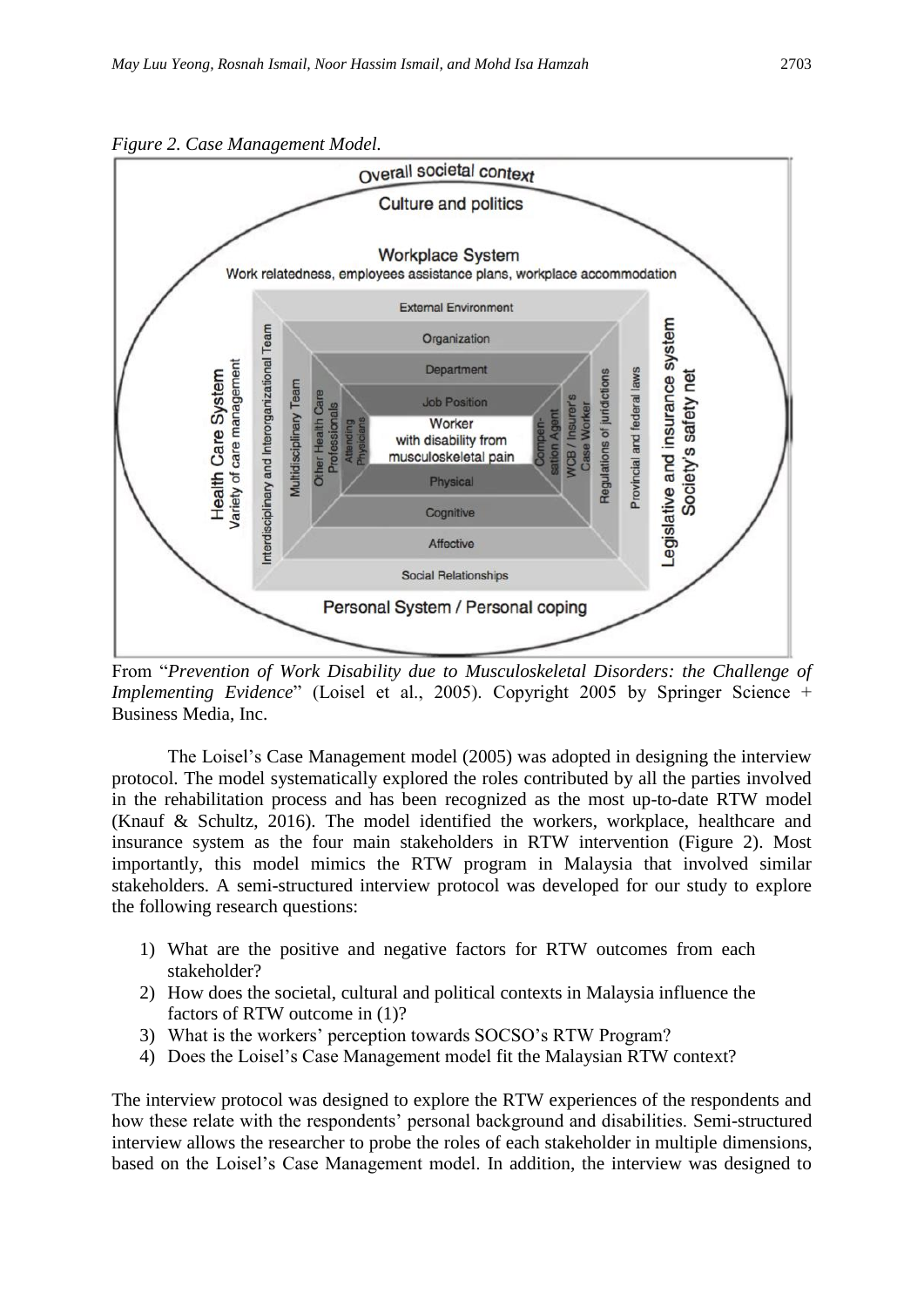allow capturing of new information for factors not covered in the model. We do not recommend the use of an unstructured interview because beginner-level researchers may miss or over-discuss on certain factors of interest; resulting in incomplete exploration of the research objectives (Rabionet, 2011).

## **Interview Protocol Refinement Process**

## **Step 1: Aligning Interview Questions with Research Questions**

The questions are mapped into an interview protocol matrix as shown in Table 1. The researchers examine the constructed questions and identified any gaps that may be present. The researchers are allowed to fill the gap by adding relevant questions into the protocol based on their research objectives (Castillo-Montoya, 2016).

*Table 1. Interview Protocol Matrix.*

|                 | Background                | $RQ1$ :                   | RQ2: Socio-               | RQ3:        | RQ4:       |
|-----------------|---------------------------|---------------------------|---------------------------|-------------|------------|
|                 | Information               | Positive and              | cultural or               | Perception  | Fitness of |
|                 |                           | negative                  | political                 | of RTW      | Loisel's   |
|                 |                           | factors of                | influence of              | Program     | model      |
|                 |                           | <b>RTW</b>                | RTW outcome               |             |            |
| I. Introduction |                           |                           |                           |             |            |
| Interview Q1    | X                         |                           |                           |             |            |
| Interview Q2    | $\mathbf X$               |                           |                           |             |            |
| Interview Q3    | $\mathbf X$               |                           | X                         |             |            |
| Interview Q4    | X                         |                           |                           |             |            |
| Interview Q5    |                           |                           |                           | X           |            |
| II. Personal    |                           |                           |                           |             |            |
| Interview Q1    |                           | X                         |                           |             |            |
| Interview Q2    |                           | $\mathbf X$               |                           |             |            |
| Interview Q3    |                           | $\overline{X}$            |                           |             |            |
| Interview Q4    |                           | $\boldsymbol{\mathrm{X}}$ |                           |             |            |
| Interview Q5    |                           | $\boldsymbol{X}$          | $\mathbf X$               |             |            |
| Interview Q6    |                           | X                         | X                         |             |            |
| Interview Q7    |                           |                           |                           |             |            |
| III. Healthcare |                           |                           |                           |             |            |
| Interview Q1    | $\boldsymbol{\mathrm{X}}$ |                           |                           |             |            |
| Interview Q2    |                           | X                         |                           | X           |            |
| Interview Q3    |                           | $\boldsymbol{\mathrm{X}}$ | $\boldsymbol{\mathrm{X}}$ | X           |            |
| Interview Q4    |                           | $\mathbf X$               | $\boldsymbol{\mathrm{X}}$ | $\mathbf X$ |            |
| Interview Q5    | $\mathbf X$               | $\mathbf X$               | X                         |             |            |
| Interview Q6    |                           |                           |                           |             |            |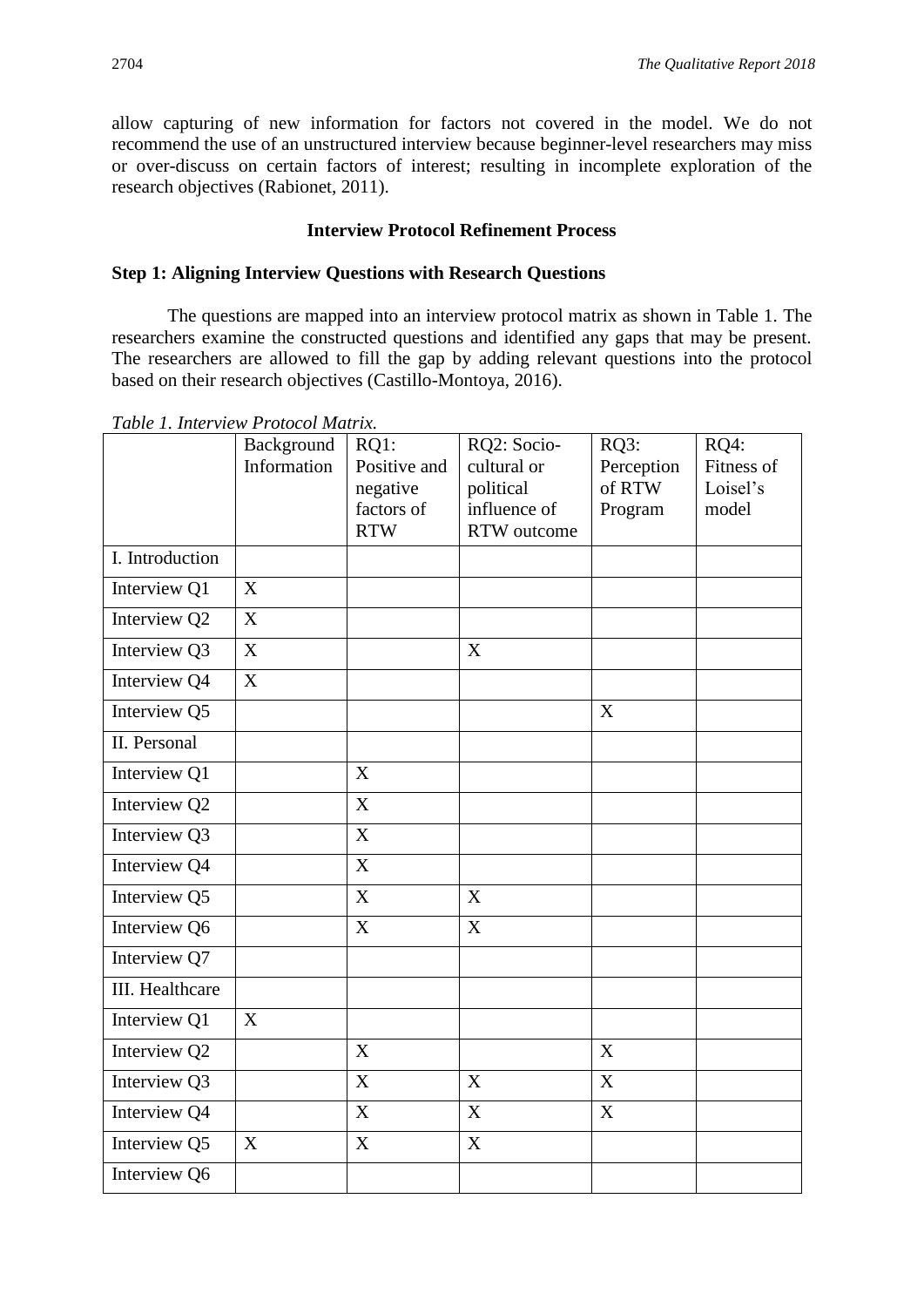| IV. Workplace |   |   |   |   |  |
|---------------|---|---|---|---|--|
| Interview Q1  | X |   | X |   |  |
| Interview Q2  |   | X |   |   |  |
| Interview Q3  |   | X |   |   |  |
| Interview Q4  |   |   |   | X |  |
| Interview Q5  |   |   |   |   |  |
| V. Insurer    |   |   |   |   |  |
| Interview Q1  | X |   |   |   |  |
| Interview Q2  | X |   |   |   |  |
| Interview Q3  |   | X | X |   |  |
| Interview Q4  |   | X |   | X |  |
| Interview Q5  |   | X |   |   |  |
| Interview Q6  |   |   |   |   |  |

*Note.* RQ = Research Question

Our interview protocol begins with the introductory questions which extricate background information such as demographic events leading to engagement with RTW program (e.g., how the injury is sustained, medical treatment and rehabilitation process), their current job scopes, workplace environment and interpersonal relationship at workplace. The answers to these questions are based on respondent recall. The interview is followed by open-ended questions on the RTW process that the worker had experienced. These introductory and probing questions were constructed to facilitate conversational interaction. The interviewer seeks to explore and identify possible contributing factors of RTW based on the workers' descriptions of their experience.

The interviewer can repeat the respondents' described experience as example, in order to stimulate the respondents to further explain their thoughts. This process also assists the interviewer to gain further insight and understanding of what was perceived by the respondent. The same strategy is employed to explore every positive and negative experience identified, in order to relate how each factor influenced and affected their RTW journey.

The interviewer can identify many positive and negative experience from each stages of respondent recall. For example, a failed compensation claim may be perceived by the respondent as lack of trust from the insurance organization. The interviewer should further probe the respondent's feeling about this unpleasant episode and explore how it actually affected their return to work progress and outcome. The interviewer can also relate this experience to the respondent's social-cultural background, to examine how these factors influenced the respondents' behavior, attitude and expectation towards the RTW program. This detailed focused interview process and further exploration into the interplay between the factors identified were aimed at gaining comprehensive understanding of research question 2.

The interview protocol was designed to have a final open-ended question at the end of each sections that allows the respondent to freely expressed any additional thoughts. This question is specially designed to capture any new insight that may surface during interview conversation.

The research question number 4 – "Does the Loisel's Case Management Model fits the Malaysian RTW context," cannot be elicited directly from interview questions. The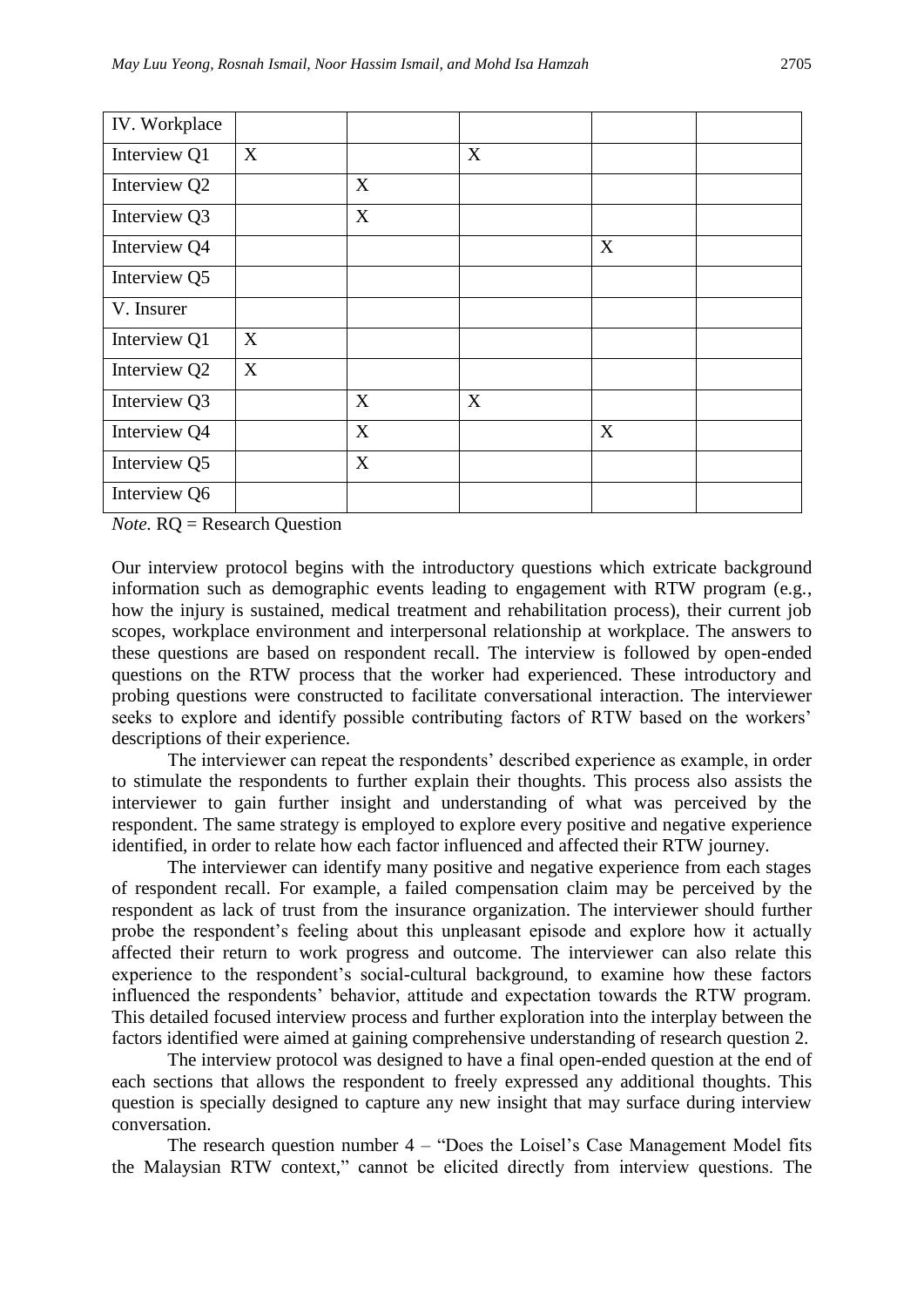answer can only be derived from analyzing the qualitative data collected from all respondents. Therefore, there is no question constructed.

The mapping of interview protocol matrix ensured that all research questions are covered by the interview protocol. More questions were constructed for exploration of the RTW predictors (research question 1) as the main purpose of the study. There were fewer number of questions for research question 3 (workers' perception of RTW Program) because the respondent's replies for the questions on positive and negative contributing factors of RTW have provided insights into workers perception of the RTW Program.

## **Step 2: Constructing an Inquiry-Based Conversation**

The cornerstone of this phase is the refinement of the proposed questions from formal academic language to daily conversation discourse. According to the IPR framework, the interview questions should be written differently from the research questions. The research questions are formulated based on the researchers understanding of an event, whereas interview questions are phrased to gain the understanding of the respondents' perception on that area of study. The interview questions are also organized in accordance to social norms of ordinary conversation. Various follow up questions are also prepared for different conversation style (Castillo-Montoya, 2016).

Our interview started with introductory questions that every respondent can answer. This facilitates alleviating anxiety and rapport building. The questions on their perception and evaluation of their RTW experience were asked later. These follow up and prompting questions for specific answers were structured to obtain rich information. Due to the multiracial study population, the authors had made additional modification based on feedback from pilot testing (step 4 of IPR process) and the modified protocol was retested again. For example, after we did pilot testing on a native Malay speaking respondent, the researchers felt compelled to repeat the pilot testing on a non-native Malay speaking respondent. Some questions required few rounds of testing before a universally accepted format was formulated.

The opening script in the first part of the protocol explained the objectives of the study and assured of confidentiality of the interview response. We discovered that our study population needed this "no repercussion resulted from the interview" assurance for their cooperation and truthful sharing of their experience.

This is followed by the introductory question that is casual and friendly. At this stage, the interviewer aimed to gauge the respondent's conversation style, literacy level and to build rapport. The interviewer should adjust the language level and review if the interview style were culturally appropriate and respectful to the respondent (Rabionet, 2011). We discovered that most of our respondents have the tendency to use certain English phrases in an otherwise predominantly Malay language conversation. Therefore, some English words such as "recommend" and "depression" were better understood by the respondents than the native Malay terms of "*mengesyorkan*" and "*kemurungan*." In addition, we discovered that Englishspeaking respondents preferred formal language style during the interview, whereas Malay speaking respondents were more comfortable with casual everyday language. The interviewer is encouraged to mirror the language style of the respondent for a smooth conversational interview.

From our refinement process, we found that many of these language refinement points were discovered during the later IPR stages of experts' review (Step 3) and pilot test (Step 4). Apart from modifying for language acceptance, the authors constructed the inquiry-based questionnaire based by adding probing questions at suitable sequence. Respondents with lower literacy level also required further explanation on formal terminology used and the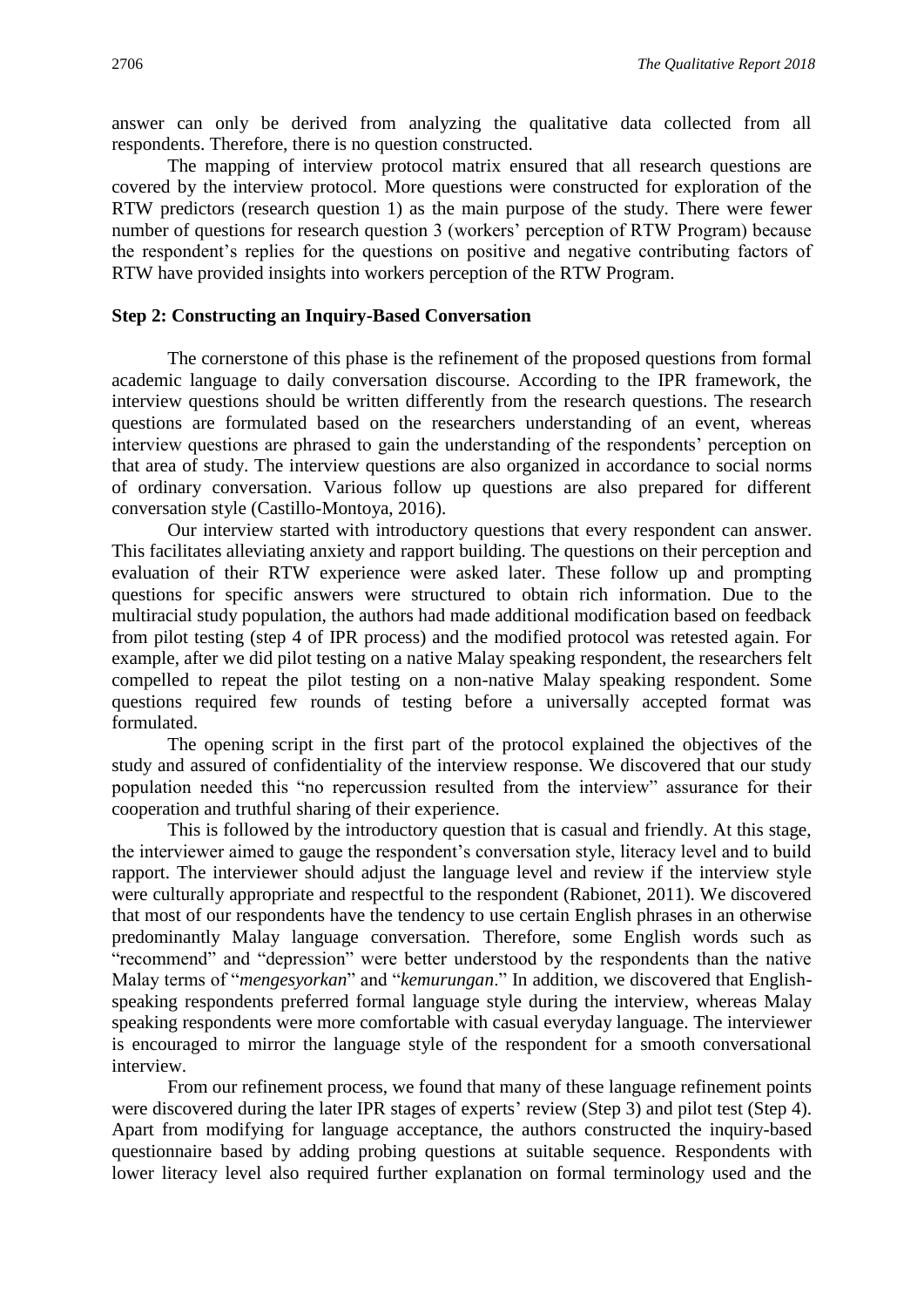objectives of the interview questions. For example, when asked "Did you encounter any discrimination during your insurance claim process?" some respondents did not understand the meaning of discrimination. The question was modified, after pilot testing, to "Did you ever feel being treated unfairly during your insurance claim process?" Regardless of a "yes" or "no" response to the question above, the respondents were asked "Was it due to your injury status or any other reason that you can think of?" Such probing questions were added to verify if the respondent had ever felt being discriminated, which he or she may initially conceal out of "politeness." This "politeness" was uniquely seen in Asian populations because they were taught to report good things and conceal bad things in front of others throughout their lives. As the interview continued, further stimulating statements, such as, "Some people may think that the disabled claimant is trying to solicit extra compensation from the insurance" can be given to encourage in depth discussion into this topic.

These questions construction should not be seen as manipulative but a way to encourage meaningful discussion in our local context. However, the interviewer should objectively determine if the element of discrimination was present after having completely explored and understood the respondent's perspectives.

#### **Step 3: Receiving Feedback on Interview Protocols**

This stage involved receiving input on the interview protocol feasibility from two experienced qualitative research lecturers and two research colleagues, who were familiar with the SOCSO RTW Program. The reviewers were selected from different races and must be able to communicate in at least two languages. They examined the protocol structure, length, writing style and ease of understanding. Special attention was given to the ethical and cultural sensitivities of the interview questions. The Introductory Script and Informed Consent Sheet were also included for review.

The review process was assisted by the Activity Checklist for Close Reading of Interview Protocol (Castillo-Montoya, 2016), which consists of 15 items. The examiners were required to read aloud each question and mark "yes or no" based on the checklist criteria. The criteria included clarity, simplicity, and answerability. The examiners can give additional feedback and suggestion for improvement on any items that were beyond the scope of the checklist. The examiners were told to put themselves in place of the respondents and anticipate how the actual respondent may understand and answer the questions. The process was conducted for both English and Malay languages versions of the interview protocol. Although this study had received ethics approval earlier, the lecturers reviewed the study questions for any ethical concern.

The process received some useful feedback to further improve the lexicon in the interview so that appropriate words were used in the protocol to address respondent disability and ensure politeness of prompting questions. Choice of words for such questions in both English and Malay languages were decided with the consensus from the lecturers and researchers. The interview questions were also reviewed to remove any elements that might imply incompetency of any stakeholder; or suggest to the respondent to blame a certain party in their RTW program. To achieve this, the interview questions were phrased in neutral tone in order not to influence the respondents' thinking process.

The reviewers provided the researchers with additional feedback and suggestions as follows:

• The interviewer can break the interview process into a few smaller sessions, instead of a single long session. Each smaller session is planned to explore only one or two particular stakeholders' role (according to Loisel's model).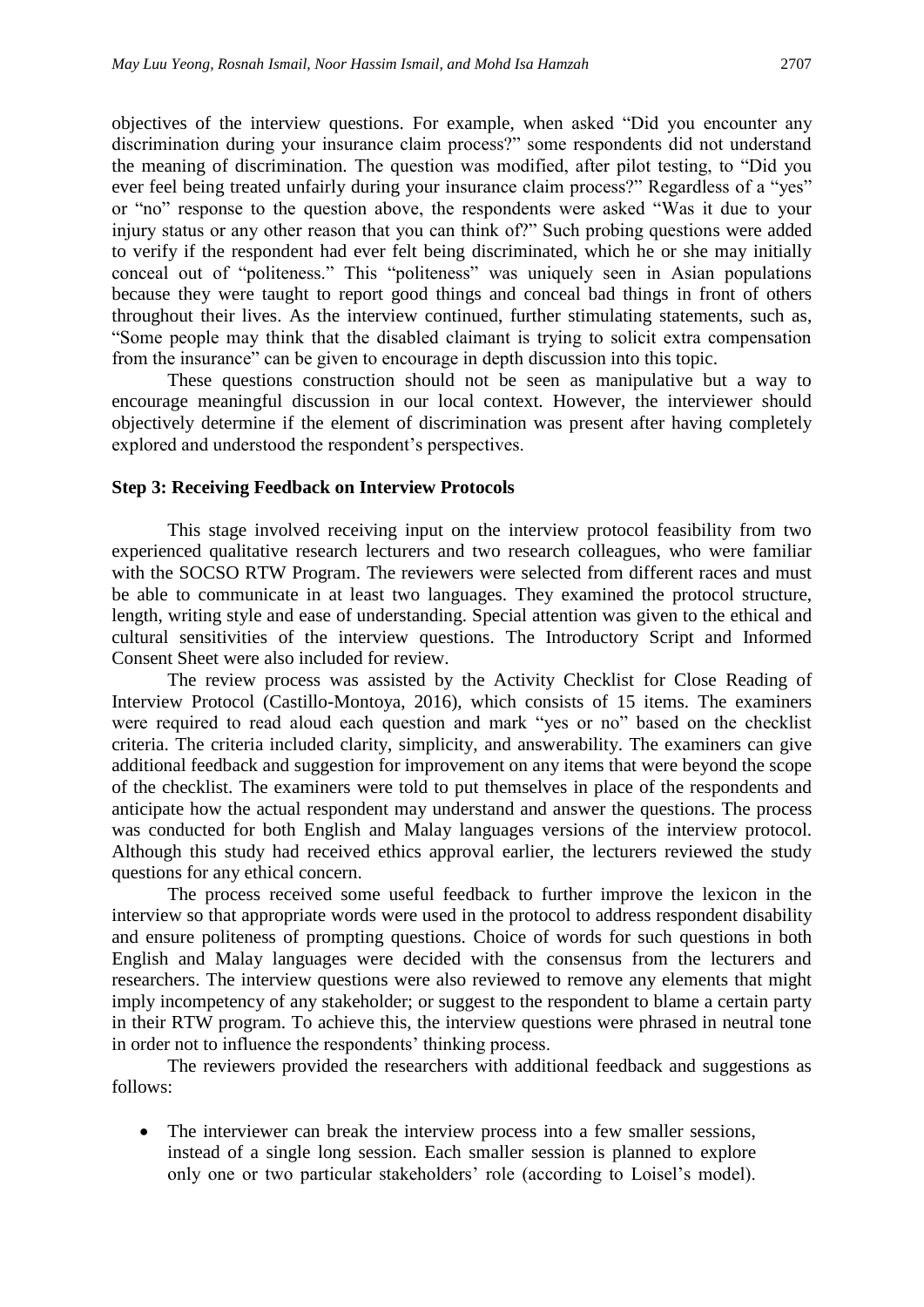The reviewers were concerned that exploring all four stakeholders' roles in a single long interview session, may be confusing and distractive for the interviewers and respondents.

- The interviewer should prepare a glossary of synonyms or explanations in short phrases for terminologies used in the questionnaire, in both English and Malay languages.
- The interviewer need not strictly follow the sequence laid out in the interview protocol sequence during the interview. Respondents should be given some freedom to express their opinion. The interviewer was advised to follow the respondent's flow of thoughts, to probe deeper into the conversation for richer data. However, the protocol should be vetted for completeness and to ensure that no important information was missed.

#### **Step 4: Pilot Test the Interview Protocol**

In any research, the researcher must ensure that the instrument can perform the desired job as required by the research objectives (Dikko, 2016). Pilot testing the instrument ensured that the questionnaire would work as intended in real practice. The proper testing should closely simulate the actual interview process in real environment (Kim, 2010). For the purpose of this study, pilot testing was also assessed for the cultural and political sensitivities that may be encountered during the interview process.

The pilot testing was conducted at SOCSO Rehabilitation Centre in Ayer Keroh, Melaka, Malaysia. The injured workers were undergoing their intensive physical and vocational rehabilitation at this facility. Five workers were selected randomly for the pilot testing by the case managers. The interviews were conducted in a private clinic consultation room, lasting on average one hour for each respondent. The interviewer introduced herself, explained the research objectives, obtained informed consent and asked participants to identify the preferred language for the interview. The interviewer assured the respondent that the dialogue was strictly confidential and would not affect the process of their rehabilitation. Having completed the introduction segment, the interviewer obtained feedback on the introductory script before proceeding to the first interview question.

The pilot testing was very productive as many unexpected but useful findings were revealed. This feedback helped the researchers to further refine the questionnaires for its clarity, user-friendliness and smoother flow of conversation. One of the most significant critiques was many respondents found it difficult to answer the expansive open-ended questions. The researcher initially thought that starting the interview with expansive openended questions would allow for the respondent to speak without inhibitions, and lead to the discovery of important information (Jacob & Furgerson, 2012). However, our local respondents were confused by this type of open-ended question and often answered with brief irrelevant answers. For example, when the respondents were asked, "Can you tell me about your personal experience of the RTW program?" The answer received from most respondents was, "*It is a good program and all the services are provided free of charges*" or "*I think it's good*" or "*There are a lot of helpful people here in the Centre helping us*." The responses received were at most 3 sentences long. We believe this was not related to the literacy level, but due to the local education system and family upbringing that resulted in shyness to share their thoughts openly.

Nevertheless, the researchers observed that the respondents actually had more to say on the interview questions through their body language and facial expression. Therefore, close-ended probing questions were added after the initial open-ended questions. The interview protocol was then retested. Contrary to the reports in literature, we observed that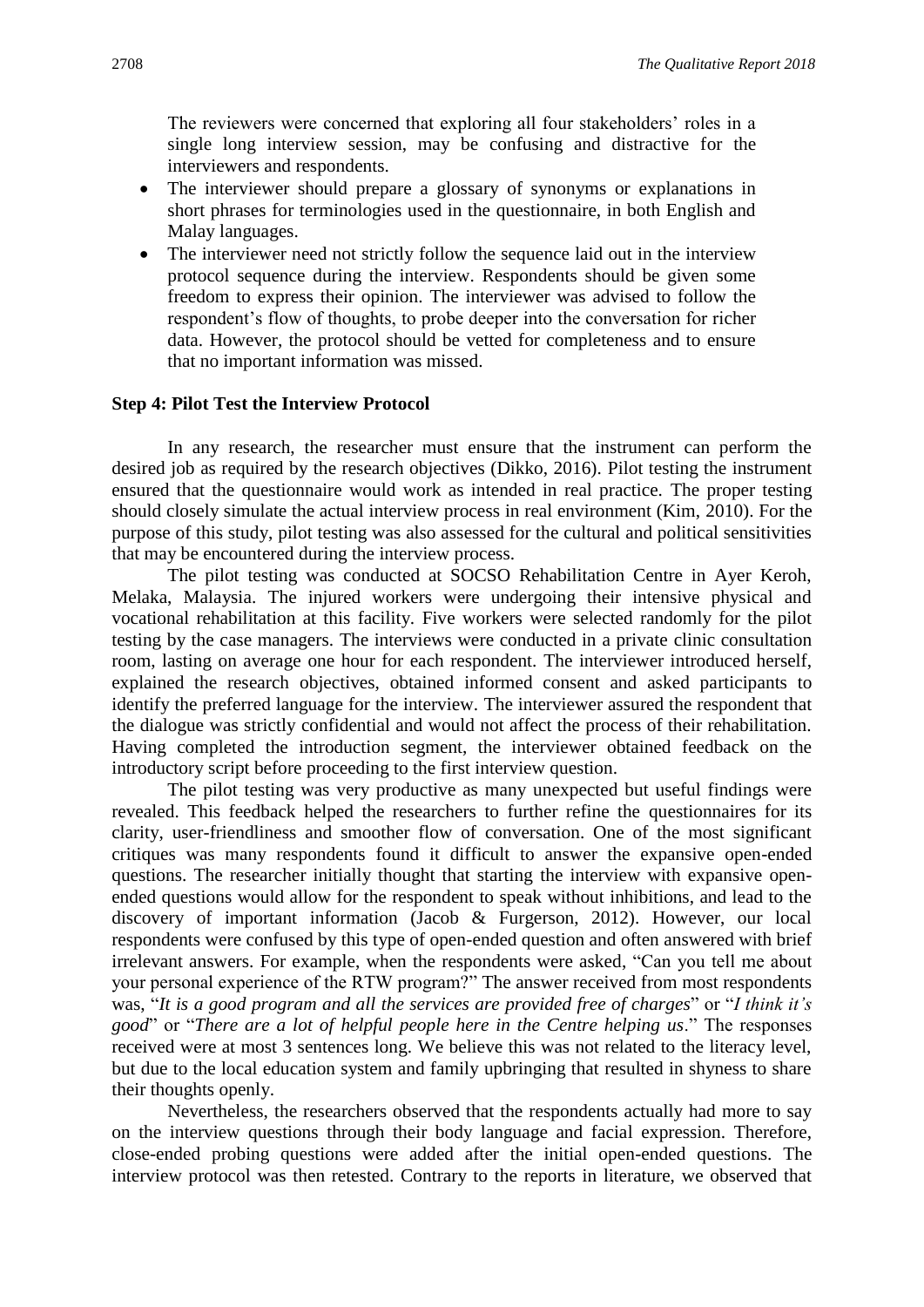these close-ended questions served to improve the flow of conversation instead of hindering the interview process. This strategy, however, should not be applied universally, but should only be employed after proper test-retest depending on the circumstances.

For example, in our study, the questions were reconstructed into the following lines:

Opening Line:

"Can you tell me about your personal experience of RTW program?" When required, further questions can be added:

"How long have you participated in this program?"

"How do you feel about the services provided?"

"What about the healthcare personnel/insurer/case manager involved in your case? Is it easy to work with them throughout your rehabilitation?"

The researchers also discovered that the local respondents were not thinking broadly when asked to explore their positive or negative personal perception of the RTW process. Most respondents would only relate to one single factor if not probed further. In addition, the interviewers needed to prompt the respondents by repeating the factors mentioned by them earlier, in order to evaluate and relate their experience on those factors. For example, "In your opinion, which personal characteristics are important positive factors for your RTW?" Most respondents would speak only on one particular factor, which happened to be "determination." However, when the interviewer listed several other options such as "motivation," "confidence," "self-esteem," "eagerness to succeed" etc., the respondent would then start to reflect on how these factors positively influenced their RTW outcomes. The researchers structured the interview in this way to provide the guidance necessary to properly evaluate all the RTW factors.

As anticipated by the expert reviewers, most interviews conducted during the pilot test did not follow exact sequence planned out in the protocol. Therefore, certain questions were rearranged to maintain the focus of interview (Creswell, 2007). The interview protocol served as a checklist for the interviewer to cover all the areas.

Questions that were not relevant or not suitable were either discarded or modified. For example, all respondents gave the similar answer for question 3 in the list below, to answers in question no. 1 and 2 during the pilot interviews. Hence, question no. 3 was discarded in the revised questionnaire:

- 1. In your opinion, which personal factors are important positive factors to your RTW?
- 2. On the other hand, what are the personal factors that are obstacles to your RTW?
- 3. Do you think your personality (pre and post-injury) has an influence on your RTW outcome? [Discarded]

Lastly, revisions were made on the language and terminology used in the interview protocol based on respondent feedback. Common daily conversational words were adopted as much as possible. Clarity of the phrases used, user-friendliness and relevance to the research objectives were constantly re-examined during the pilot testing.

In spite of all the refinements made, we feel that a fool-proof localized interview protocol that suited every respondent would not be possible due to the diverse inter-ethnic and intra-ethnic differences in language and styles that exist in our study population. For example, Malays from West Peninsular Malaysia and East Peninsular Malaysia have totally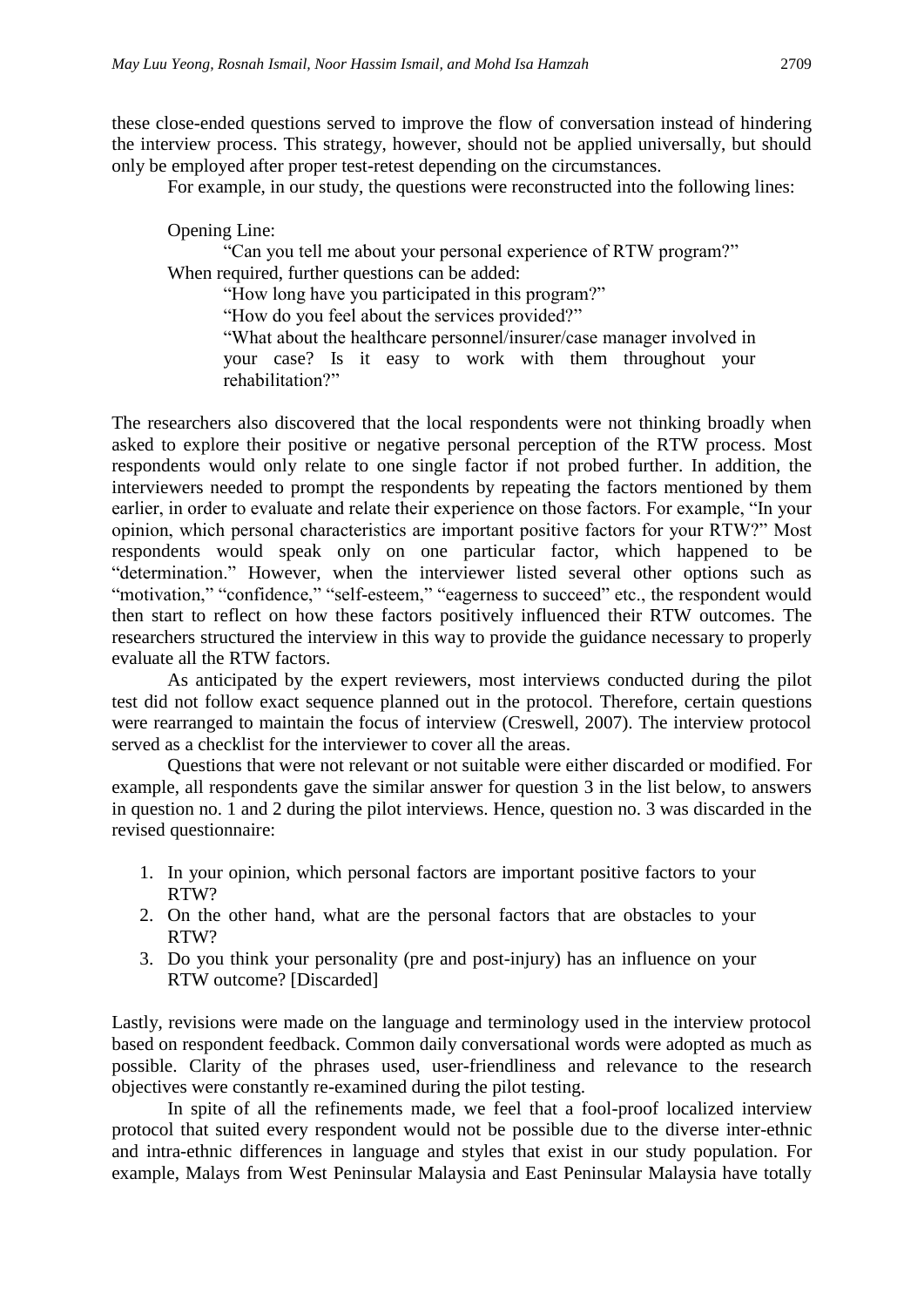different vocabulary systems. Similarly, Chinese from West Malaysia and East Borneo Malaysia have a different understanding to the Malay language. As such, the interviewers must pay attention to individual language and conversation style during the interview process and seek clarification with the respondent wherever necessary to avoid misinterpretation.

#### **Discussion**

There is no gold standard method for interview protocol refinement. Researchers are advised to consider the research objective and characteristic of their study populations when choosing the refinement method. The ultimate goal is to construct a reliable interview protocol for data collection. We find that the IPR framework helps to ensure the credibility of the refinement process. Step 3 "Review by expert panel" and Step 4 "Pilot Testing" in the IPR framework were very helpful in enhancing the practicability and credibility of the interview protocol. Besides that, the IPR framework recommends recruiting local researchers from different language and social background to review the protocol. The pilot testing should be conducted by trained interviewer on the actual respondents for realistic feedbacks. Sandelowski (1986) suggested that "a qualitative study is credible when it presents such faithful descriptions or interpretation of human experience that people having that experience would immediately recognize it from those descriptions or interpretations as their own" (p. 30).

A study on a structured forensic interview protocol in France reported that using recall prompts prior to more focused prompt questions enhance the accuracy of the interview, without limiting responses to the investigator-specified categories (Lamb, Orbach, Hershkowitz, Esplin, & Horowitz, 2007). Another study showed that a validated structured forensic interview protocol has higher level of inter-rater reliability compared with interview using an unstructured protocol (Hershkowitz, Fisher, Lamb, & Horowitz, 2007). The better inter-rater reliability was deemed to be developed by incorporation of expert input on interviewing techniques, during the interview protocol validation process.

During the protocol refinement, the expert reviewers placed emphasis on neutrality of the interview questions and ensured that the prompt questions were constructed in an ethical and polite manner. Respondents were also assured of confidentiality to allow them to express their thoughts freely without concerns of repercussions to their RTW program status. This is in line with the principle of the interview findings being function solely of the respondents and conditions of the research and not of other biases, motivations, and perspectives, (Lincoln & Guba, 1999). In this study, the researches added some suggestive questions to the interview protocol after careful pilot testing and soliciting feedbacks from the expert reviewers. It is commonly believed that these close-ended questions should be avoided because they are researcher-led questions which may skew the responses to the outcome intended by the researcher. Therefore, the researchers of this study are mindful of only positioning these close-ended questions after information recall from an open-ended question. This construct was then revalidated again via pilot testing and we found that it helped with information gathering from our workers study populations. A similar strategy was employed by Lamb et al. which suggested that respondents should be given the opportunity to recall information in open ended prompts before researchers employ more risky interviewing techniques (Lamb et al., 2007).

A reliable and valid interview protocol alone is not enough because many other factors may still influence the research project. Additional strategies to improve research quality and rigor should be incorporated during the stages of research design, data collection and data analysis. Clark and Creswell (2014) emphasized that "the findings that emerged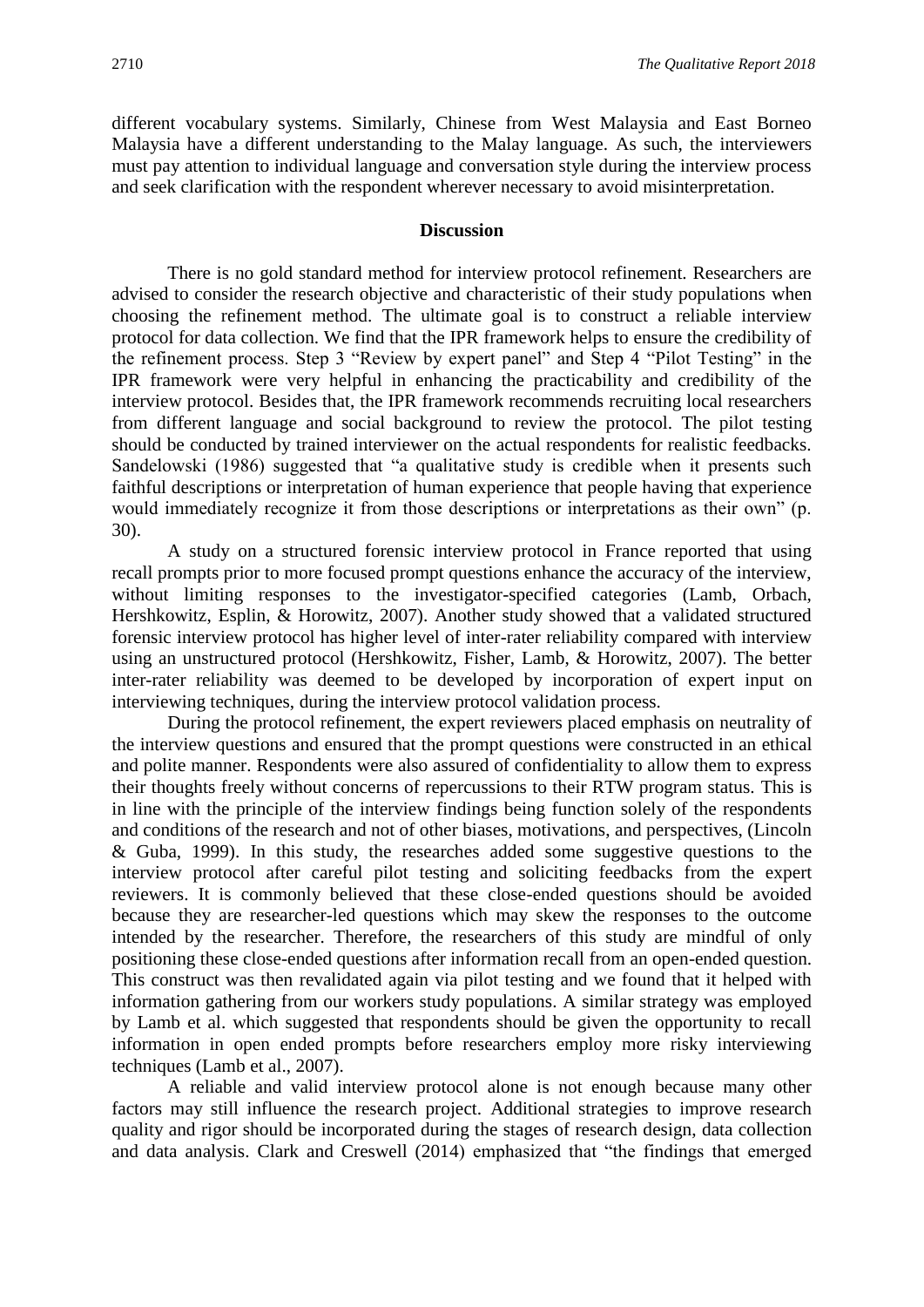from the data analysis process should be accurate and credible representations of the gathered data and participants' experiences" (p. 364).

Additional validation steps during data analysis along with the IPR framework can further improve the rigor and quality of the research findings. In certain situations, the respondents may not give accurate information, or their perception may not be reflecting the true event. Validation strategies such as bracketing, triangulation and member checking should be employed during the data analysis steps. For example, the workers may not realize that they have received monetary subsidy in the forms of their free medical and rehabilitation treatment, and thus provided inaccurate information to the researcher. Triangulation of the interview data with other information sources, such as from the medical or manager records helped the researcher to understand the actual circumstances.

In conclusion, the IPR framework is a very useful tool to improve the reliability and validity of an interview protocol. Its refinement steps have the unique ability to include social, cultural background, language styles and gather feedback during the interview protocol refinement. The protocol refinement should not stop after pilot testing. The researchers should further improvise the protocol during the actual study to suit the respondent characteristics. A sound interview protocol ultimately assists the researchers in obtaining quality data for the qualitative research.

#### **References**

- Castillo-Montoya, M. (2016). Preparing for interview research: The interview protocol refinement framework. *The Qualitative Report, 21*(5), 811-831. Retrieved from https://nsuworks.nova.edu/tqr/vol21/iss5/2
- Clark, V. L. P., & Creswell, J. W. (2014). *Understanding research: A consumer's guide* (2nd ed.). London, UK: Pearson Higher Ed.
- Creswell, J. W. (2007). Five qualitative approaches to inquiry. *Qualitative inquiry and research design: Choosing among five approaches,* Thousand Oaks, CA: Sage.
- Dikko, M. (2016). Establishing construct validity and reliability: Pilot testing of a qualitative interview for research in Takaful (Islamic Insurance). *The Qualitative Report, 21*(3), 521-528. Retrieved from https://nsuworks.nova.edu/tqr/vol21/iss3/6
- Golafshani, N. (2003). Understanding reliability and validity in qualitative research. *The Qualitative Report, 8*(4), 597-606. Retrieved from https://nsuworks.nova.edu/tqr/vol8/iss4/6
- Gugiu, P. C., & Rodriguez-Campos, L. (2007). Semi-structured interview protocol for constructing logic models. *Evaluation and Program Planning, 30*(4), 339-350.
- Hershkowitz, I., Fisher, S., Lamb, M. E., & Horowitz, D. (2007). Improving credibility assessment in child sexual abuse allegations: The role of the NICHD investigative interview protocol. *Child Abuse & Neglect, 31*(2), 99-110.
- Jacob, S. A., & Furgerson, S. P. (2012). Writing interview protocols and conducting interviews: Tips for students new to the field of qualitative research. *The Qualitative Report, 17*(42), 1-10. Retrieved from https://nsuworks.nova.edu/tqr/vol17/iss42/3
- Jones, S. R., Torres, V., & Arminio, J. (2013). *Negotiating the complexities of qualitative research in higher education: Fundamental elements and issues*. London, UK: Routledge.
- Kim, Y. (2010). The pilot study in qualitative inquiry: Identifying issues and learning lessons for culturally competent research. *Qualitative Social Work, 10*(2), 190-206. doi:10.1177/1473325010362001
- Knauf, M. T., & Schultz, I. Z. (2016). Current conceptual models of return to work. In I. Z. Schultz & R. J. Gatchel (Eds.), *Handbook of return to work* (pp. 27-51). New York,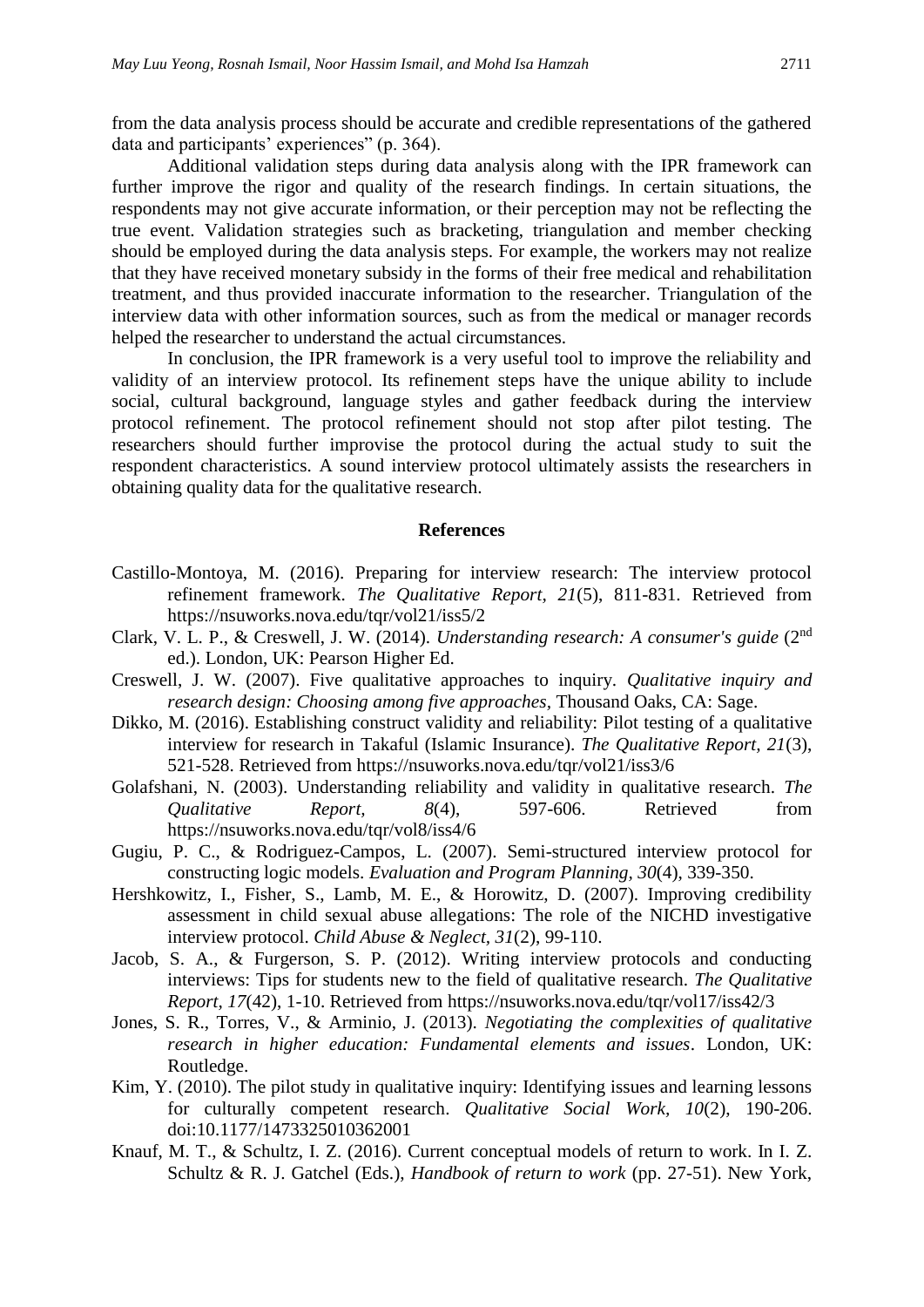NY: Springer.

- Krefting, L. (1991). Rigor in qualitative research: The assessment of trustworthiness. *American Journal of Occupational Therapy, 45*(3), 214-222.
- Lamb, M. E., Orbach, Y., Hershkowitz, I., Esplin, P. W., & Horowitz, D. (2007). Structured forensic interview protocols improve the quality and informativeness of investigative interviews with children: A review of research using the NICHD Investigative Interview Protocol. *Child Abuse & Neglect, 31*(11-12), 1201-1231. doi:10.1016/j.chiabu.2007.03.021
- Lincoln, Y., & Guba, E. (1999). *Naturalistic inquiry*. Beverly Hills, CA: Sage.
- Loisel, P., Buchbinder, R., Hazard, R., Keller, R., Scheel, I., Van Tulder, M., & Webster, B. (2005). Prevention of work disability due to musculoskeletal disorders: the challenge of implementing evidence. *Journal of Occupational Rehabilitation, 15*(4), 507-524.
- Maxwell, J. A. (2012). *Qualitative research design: An interactive approach* (Vol. 41). Thousand Oaks, CA: Sage publications.
- Patton, M. Q. (2015). *Qualitative research & evaluation methods: Integrating theory and practice* (4<sup>th</sup> ed.). Thousand Oaks, CA: SAGE Publishing.
- Rabionet, S. E. (2011). How I learned to design and conduct semi-structured interviews: An ongoing and continuous journey. *The Qualitative Report, 16*(2), 203-206. Retrieved from https://nsuworks.nova.edu/tqr/vol14/iss3/17
- Sandelowski, M. (1986). The problem of rigor in qualitative research. *Advances in Nursing Science*, *8*(3), 27-37.
- Stenbacka, C. (2001). Qualitative research requires quality concepts of its own. *Management Decision, 39*(7), 551-556.
- Turner III, D. W. (2010). Qualitative interview design: A practical guide for novice investigators. *The Qualitative Report, 15*(3), 754-760. Retrieved from https://nsuworks.nova.edu/tqr/vol15/iss3/19

#### **Author Note**

May Luu Yeong is a candidate of Doctor of Public Health, National University of Malaysia. She holds a medical degree from National University of Malaysia and is also a registered Occupational Health Doctor with Department of Occupational Safety and Health Malaysia. Her interest is in prevention and rehabilitation of occupational disease and injuries. Correspondence regarding this article can be addressed directly to: [mayluu84@yahoo.co.uk.](mailto:mayluu84@yahoo.co.uk)

Rosnah Ismail, Public Health Specialist, is a young Medical Lecturer of Occupational Health at Department of Community Health, Faculty of Medicine, National University of Malaysia. As Research Supervisor, her focus is on ways that supervisees appreciate themselves as lifelong public health researchers. She is part of a team developing ways to inspire future public health key players to explore various research methods to elucidate their diverse research questions. Her aim is to facilitate graduate researchers in producing prime research that embrace qualitative as well as quantitative research approach. Correspondence regarding this article can also be addressed directly to: Rosnah Ismail at, [drrose@ppukm.ukm.edu.my.](mailto:drrose@ppukm.ukm.edu.my)

Noor Hassim Bin Ismail, trained as an Occupational Health Specialist, is currently a Professor in Department of Community Health, Faculty of Medicine, National University of Malaysia. He holds Fellowships in Occupational Health from Academy of Occupational and Environmental Medicine Malaysia and University of Okayama Japan. He is also Chairman and Foundation Board member of South East Asia One Health University network (SEAOHUN) that actively promotes One Health approach for future and current One Health Workforces in South East Asia countries. His interest is in occupational stress, risk factors of